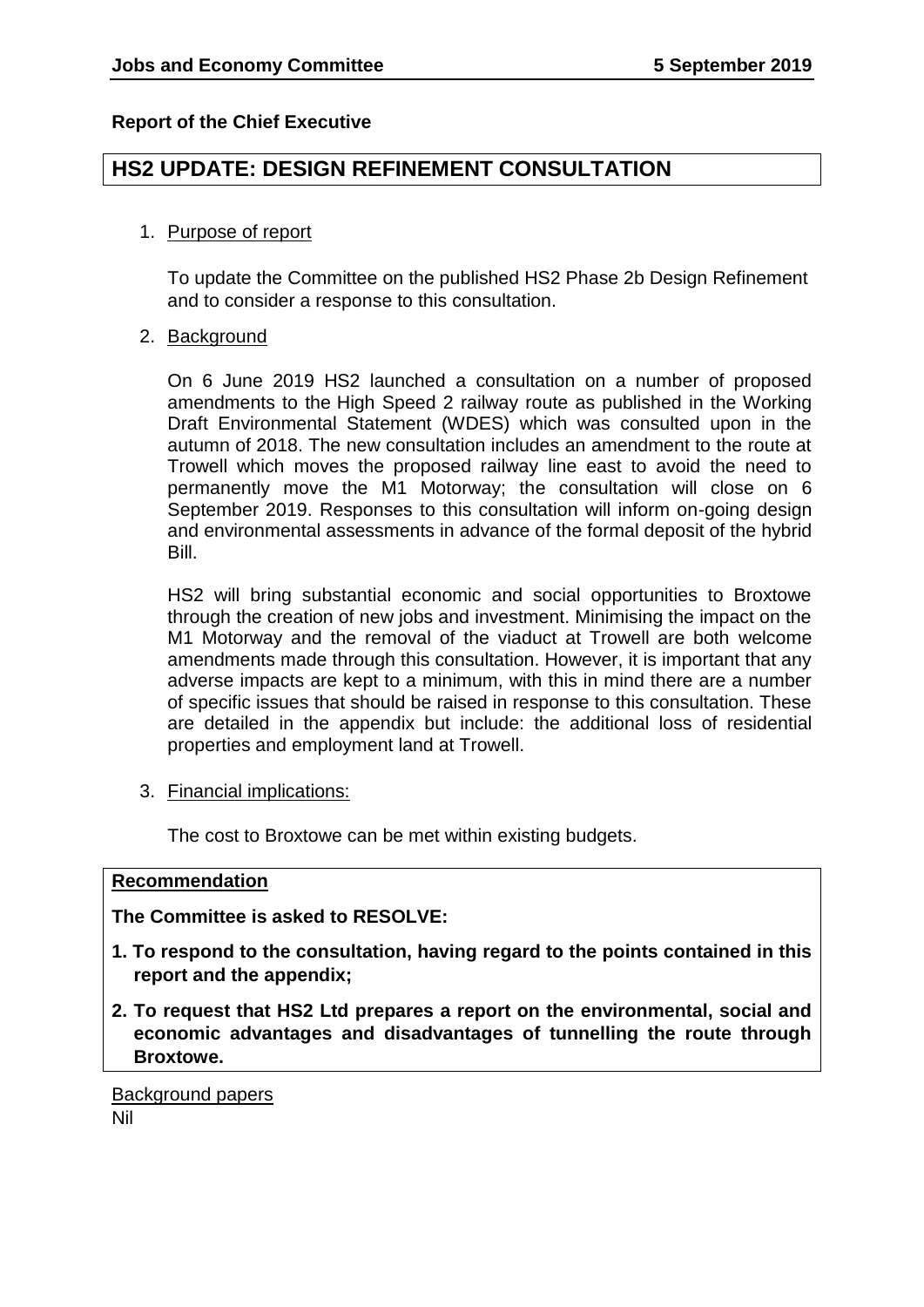## **APPENDIX**

## 1. Route as Existing

The route as published in the WDES travels north from the East Midlands Hub Station on a 2.6km viaduct passing over the River Erewash, Erewash Canal, Stanton Gate, Stapleford Road (A6007), Erewash Valley railway line and the Radford and Trowell railway line before returning to an embankment. This alignment requires the permanent realignment of 2.1km of the M1 Motorway between the River Erewash and Stapleford Road (A6007) moving the motorway by up to 90 metres to the west of its current location.

This design would take three and a half years to complete and would lead to significant impacts on traffic using the motorway and surrounding road network. There is also local concern about the design of the viaduct through Trowell (including the height, visual impact and noise).

## 2. New Route as Proposed

The proposed design refinement would involve the realignment of approximately 5 km of the current HS2 route between Derby Road in Long Eaton and the approach to a tunnel at Strelley moving the route approximately 80 metres to the east in order to avoid the M1 motorway.

The railway would be on a viaduct for much of the section to allow the railway to cross the River Erewash, Erewash Canal, Stanton Gate, Stapleford Road, the Erewash Valley railway line and the Radford and Trowell railway line before moving to a combination of embankment and cutting through Trowell.

## 3. Positive impacts of the new route as proposed

Removing the need to realign the M1 motorway will reduce the impact on the strategic road network which is welcomed. This should also reduce the impact on the local economy and the land to the west of the M1. The removal of the viaduct will also reduce the overall landscape and visual impact of the route in the area and will significantly reduce the cost and construction program of the project.

## 4. Negative impacts of the new route as proposed

The new alignment will result in the need for approximately 20 additional residential demolitions the majority of these will be on Tiree Close and Iona Drive. The realignment will also bring the railway closer to existing properties on Islay Close, Iona Drive, Buttermead Close and Trowell Park Drive. This is likely to increase the impact of the construction and operation of the railway for people living in this area albeit that the construction period is expected to be reduced. The lack of construction phase maps to accompany the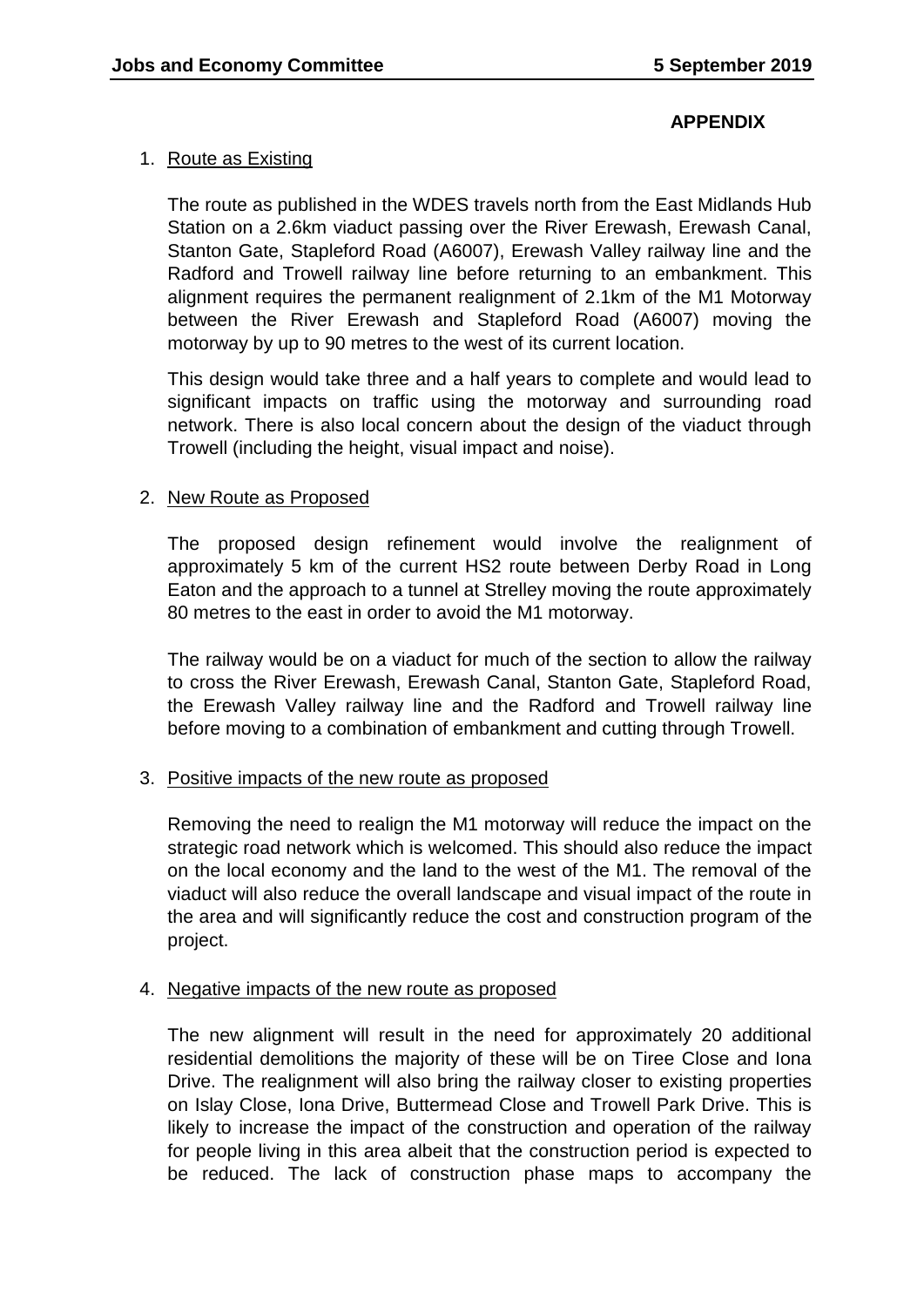consultation has however, meant that the full impact of the route alignment on local residents could not be fully assessed.

Moorbridge Land Local Wildlife Site will be directly impacted by the proposed revision due to more earthworks being required on the site.

In addition whilst not specifically mentioned in the HS2 documentation there will be a significant impact on existing employment premises within Trowell. This includes two sites which are classified as good quality existing employment sites and protected as such through Policy 9 of the Part 2 Local Plan. Whilst plans showing land required for construction have not been included in the consultation document (therefore the extent of the expected loss is not clear) it is expected that both sites both will be lost for employment amounting to approximately 3.3 ha.

#### 5. Summary of all feedback from consultation events held by the Borough

The Borough Council undertook three consultation events throughout the borough in the areas most likely to be affected by the route refinements (Nuthall, Stapleford and Trowell).

#### **Nuthall**

- Nuthall residents don't want HS2 and can't see the benefits for them.
- Would prefer a tunnel from Long Eaton to beyond Nuthall this would mean that the line could be straighter and higher speeds could be achieved by the trains and would result in significantly less impact to a large amount of residents.
- There is a lot of concern regarding the compensation (including):
	- o Agreements not being honoured (as reported in local papers);
		- o For some people there is specific additional value attributed to their property (i.e. it has been purpose built or has long-term family / sentimental value) the cost of compensating this additional value has not been taken into account.
	- o The timing of the compensation (i.e. where specialist accommodation is required it may not be possible to buy the appropriate housing on the open market (or it may take longer / cost more) and so where adaptions or purpose built is required the money is needed in advance).
	- o There is also concern that equivalent properties are not available on the market especially within the local area as some people don't want to have to move elsewhere (particularly where there is land with the property or it has been purpose built) or that the equivalents elsewhere are more expensive and therefore some people will be left worse off (even after compensation).
- Congestion concerns both during construction and long-term (the latter being caused by motorists slowing down to look at the trains).
- Concern regarding the danger caused as a result of motorists being distracted by the moving trains (both locally and those on the Motorway) and glare from the trains.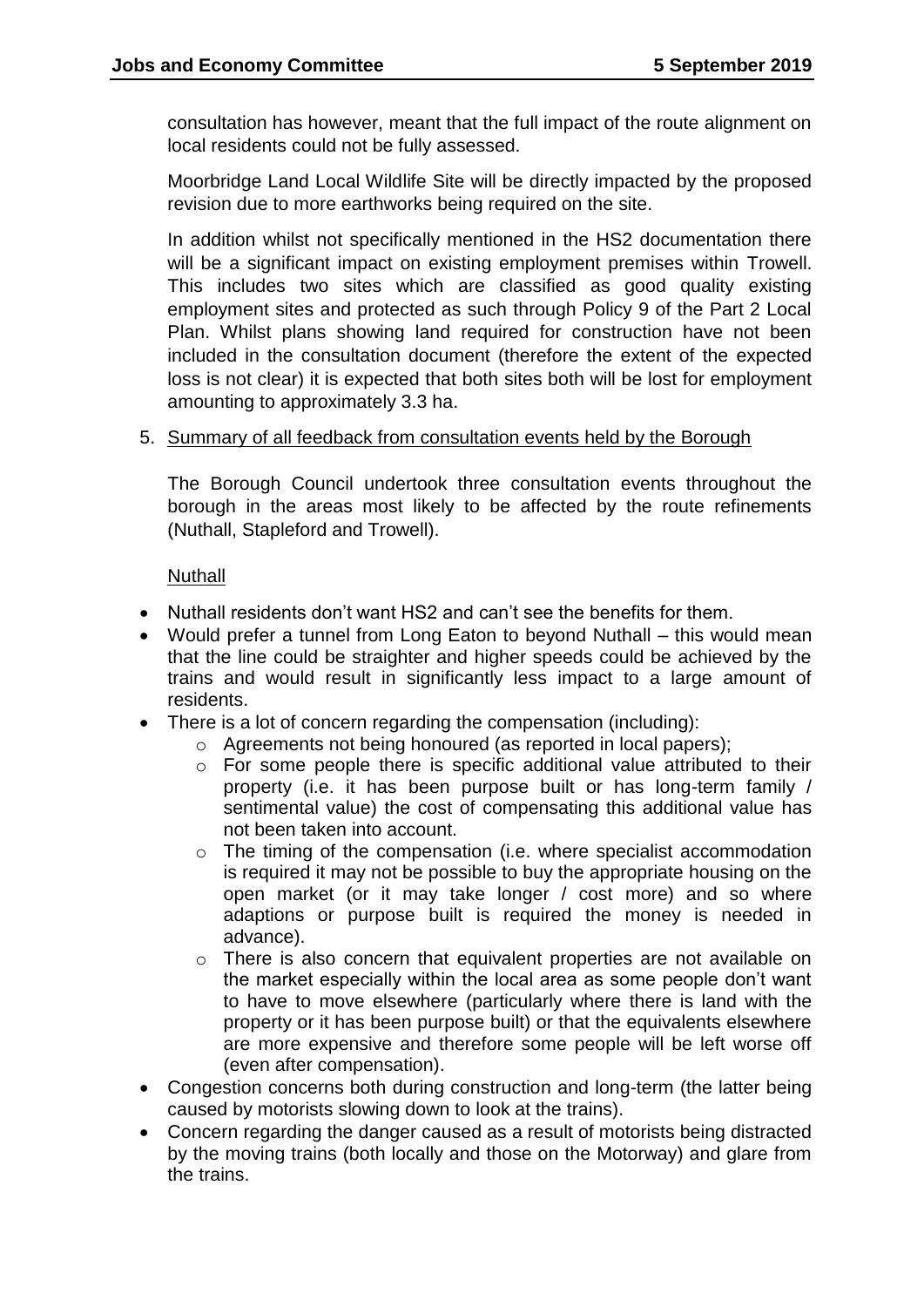There is also concern regarding the long term maintenance or roads particularly where additional traffic may have caused damage.

## **Stapleford**

- Would like to see the route tunnelled.
- Concern regarding massive local highways and pedestrian access disruption with a focal point being the works (and closure) of the bridge at Station Road/ Derby Road between Stapleford and Sandiacre which could isolate communities.
- Concern about construction traffic and the adequacy of local roads to cater for this.
- Importance of local connections to improve economic growth and in particular between Long Easton and Stapleford.
- Enhancements needed to Bessell Lane
- Flood risk concerns in the Erewash Valley/ inadequate flood defences/ queries concerns re proposed pumping station.
- Concern regarding the adequacy of compensation, including those that aren't getting compensation but will be affected.
- Uncertainty re: timescales.

## Trowell

- A tunnel would have much less impact on the residents and habitats and to date no evidence has been provided to show that this isn't feasible.
- An alternative route should also be considered (with a station at Stanton and the track to the west of the M1 motorway) which would remove many of the curves and inclines meaning the trains can go faster.
- Concern regarding the impact that building on the floodplain will have on the remaining properties.
- Concern about noise and lack of available evidence.
- Many of the properties being demolished are bungalows lived in by elderly residents. There is a shortage of affordable bungalows in the vicinity and it's likely that demand for them (and subsequently the cost) will increase meaning that the compensation is unlikely to be adequate.
- There is a very well established sense of community which will be lost as residents are forced to move, the introduction of short term renter will also alter the dynamic of the community for those that remain.
- Concern regarding the impact that the road closures will have on Trowell as both main roads will need to be shut.
- Uncertainty regarding proposals and lengthy timescales involved is leaving residents in limbo with many unable to move or invest in their properties.
- Plans don't provide enough detail regarding which properties are being affected – the constructions plans are also required.
- The visual representation is inaccurate.